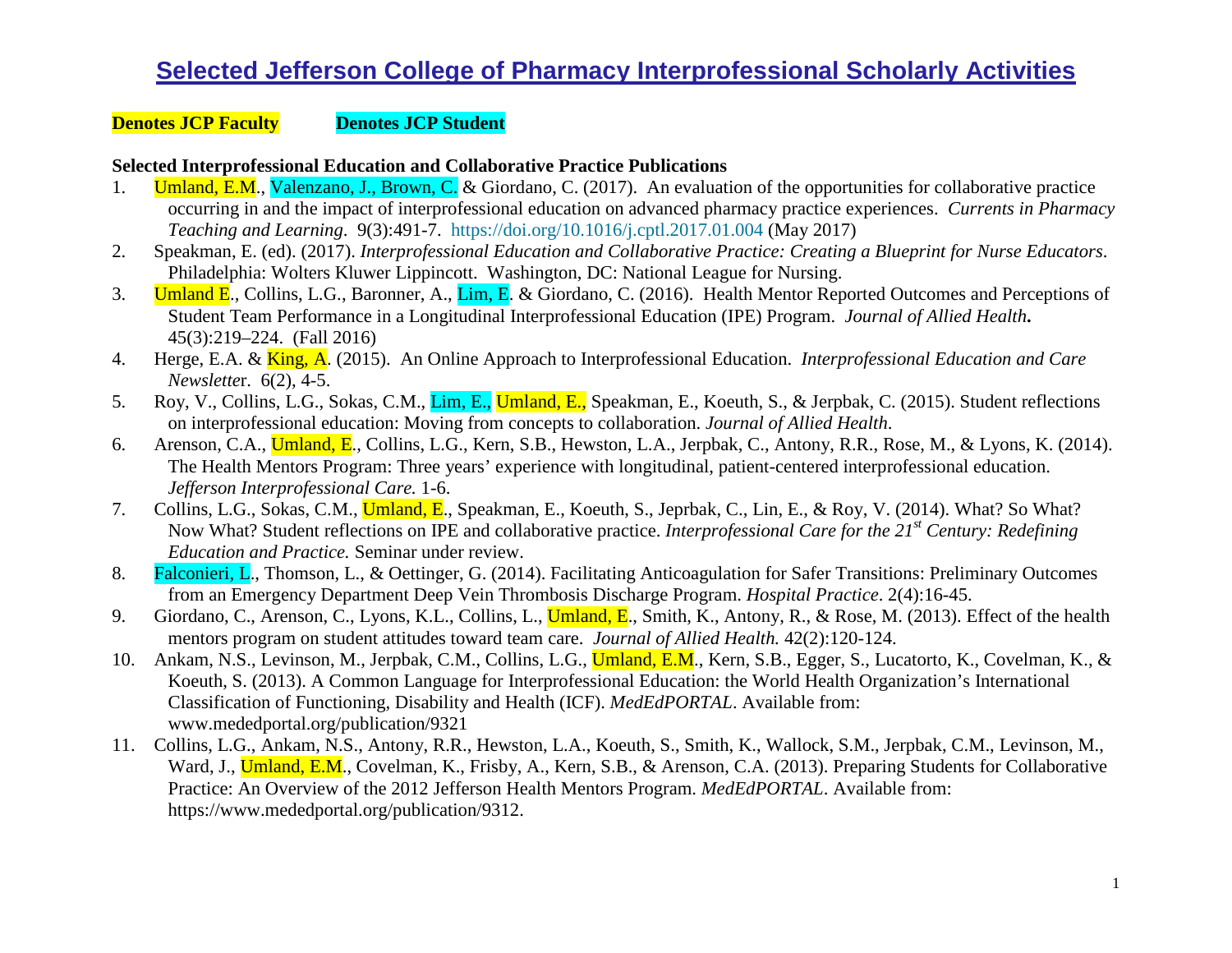- 12. Giordano, C., Umland, E.M., & Lyons, K.J. (2012). Attitudes of Faculty and Students in Medicine and the Health Professions toward Interprofessional Education. *J Allied Health*. 41(1):21-25.
- 13. Levinson, M., Shaffer, K., & Egras, A. (2010). Clinical Care Plan, Interprofessional Course. *JCIPE Interprofessional Education and Care Newsletter*. 2(1):3-4.
- 14. Hajjar, E.R., Sanoksi, C.A., & Waddell-Terry, T. (2010). Pharmacologic Management of Major Depressive Disorder. *Eastern Pennsylvania – Delaware Geriatric Education Center.* POGOe:<http://www.pogoe.org/productid/20741>
- 15. Collins, L.G., Arenson, C.A., Rattner, S., Wallock, S.M., *Umland, E.M.*, Hewston, L.A., Borden, C., Antony, R.R., & Necky, J. (2009). The Health Mentors Program: A Longitudinal Chronic Illness Mentorship Program. *MedEdPORTAL*: <http://services.aamc.org/30/mededportal/servlet/s/segment/mededportal/?subid=4062>*.*
- 16. Rose, M.A., Smith, K., Veloski, J.J., Lyons, K.J., Umland, E.M., & Arenson, C.A. (2009). "Attitudes of Students in Medicine, Nursing, Occupational and Physical Therapy toward Interprofessional Education." *Journal of Allied Health*, 38(4):196-200.
- 17. Hajjar, E.R., Sanoski, C.A., & Waddell-Terry, T. (2009). Evidence Based Practice EBP in Managing Chronic Conditions. *Eastern Pennsylvania – Delaware Geriatric Education Center*. POGOe:<http://www.pogoe.org/productid/20583>

#### **Invited Presentations and Consultations**

- 1. Umland, E.M. (2017). *Interprofessional Education (IPE): What it is and why is it important?* American Speech-Language-Hearing Association (ASHA), March 2017. Rockville, MD.
- 2. Hajjar, E. & Arenson, C.A. (2013). *Medication use in the older adult.* Department of Family Medicine Grand Rounds, Cooper Medical School of Rowan University, Camden, NJ.
- 3. Arenson, C.A. & Hajjar, E. (2013). *Memory loss in the elderly: A primary care approach.* Department of Family Medicine Grand Rounds, Cooper Medical School of Rowan University, Camden, NJ.
- 4. Hsieh, C., Borden, C., Hajjar, E., Hewston, L.A., & Vause-Earland, T. (2012). *Interprofessional assessment and management of delirium in the older hospitalized patient.* Moses Taylor Hospital Grand Rounds, Scranton, PA.
- 5. Borden, C., Furman, E., Hajjar, E., Hewston, L.A., Salzman, B., & Vause-Earland, T. (2011). *Evidence based practice interprofessional falls prevention.* Thomas Jefferson University, Philadelphia, PA.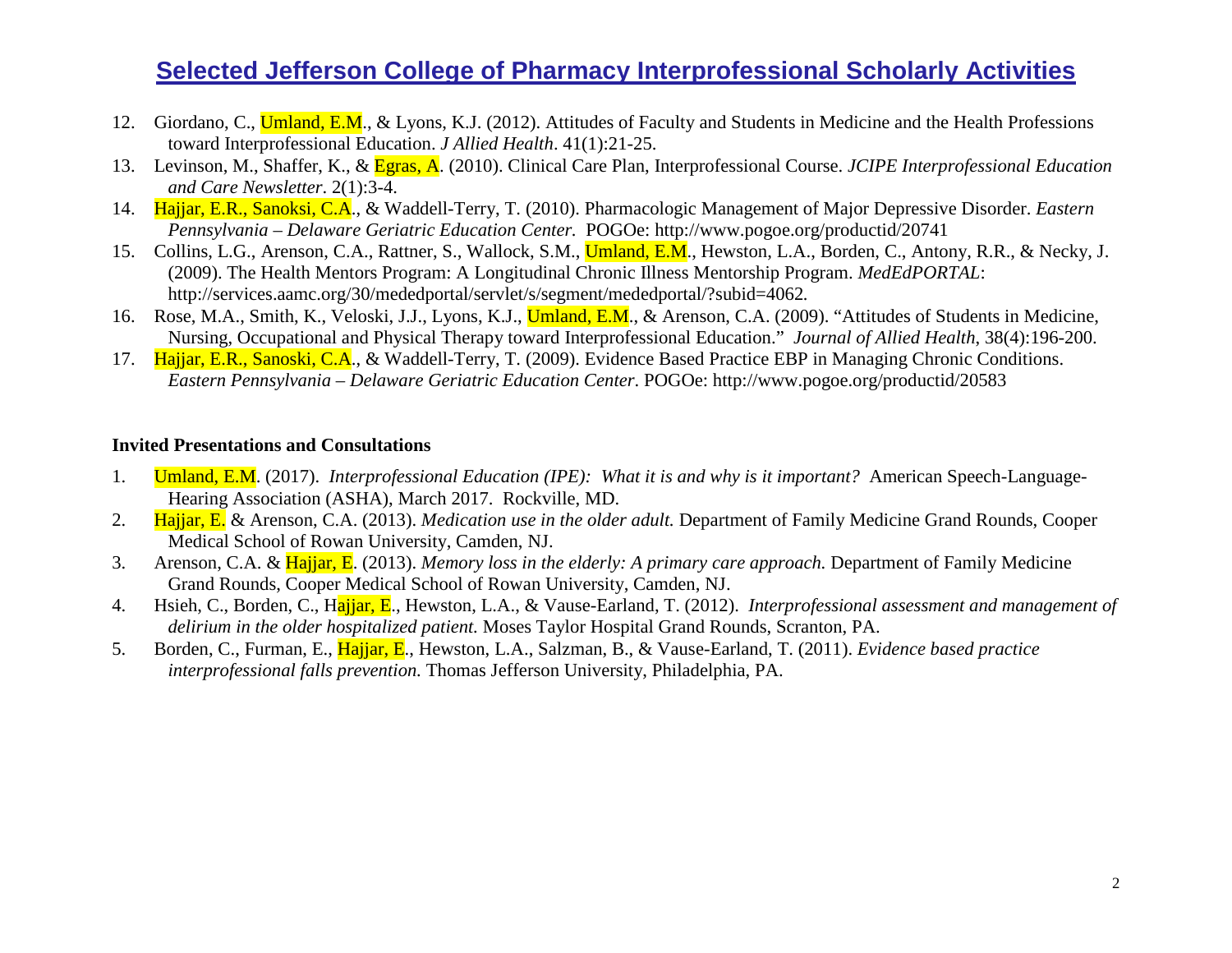#### **Selected Peer-Reviewed Interprofessional Education and Collaborative Practice Presentations**

- 1. Collins, L.G., Ankam, N., Earland, T.V., Umland, E., Ankeny, M. & Dallas, S. (2017). *The evolution of Interprofessional education: The Jefferson Health Mentors Program celebrates 10 years*. Collaborating Across Borders, VI, Banff, October 2017. Alberta, Canada.
- 2. Umland, E.M., Earland, T., Forstater, A., Herge, E.A., Toth-Cohen, S., Jaffe, R. & Sicks, S. (2017). *Interprofessional education: A showcase with opportunities.* Thomas Jefferson University 9<sup>th</sup> Annual Faculty Days program, Building a community of educators: Learning from each other, June 2017. Philadelphia, PA.
- 3. Umland, E., Meyer, G. & Joseph, A. (2016). *Assessment of IPE Core Competencies during Advanced Pharmacy Practice Clinical Experiences.* Interprofessional Care for the 21<sup>st</sup> Century: Redefining Education and Practice, October 2016. Philadelphia, PA.
- 4. Nightingale, G., Pavlik, M., Schafer, J. & Umland, E. (2016). *Development of an Interprofessional Root Cause Analysis Workshop within a Required Medication Safety Course.* Interprofessional Care for the 21<sup>st</sup> Century: Redefining Education and Practice, October 2016. Philadelphia, PA.
- 5. Yarosh, D., Umland, E., Sicks, S., Speakman, E., Collins, L.G., Giordano, C. & Dallas, S. *Examining Health Mentors Perceptions of Student Teamwork.* Interprofessional Care for the 21<sup>st</sup> Century: Redefining Education and Practice, October 2016. Philadelphia, PA.
- 6. Kahaleh, A., Umland, E., Shrader, S., Farland, M. & Danielson, J. *Pharmacy Strategic Approaches for IPE Assessment*. Interprofessional Care for the 21<sup>st</sup> Century: Redefining Education and Practice, October 2016. Philadelphia, PA.
- 7. Herge, E.A., Hewston, A.L., Umland, E. & Johnson, L. (2016). *Developing and Evaluating Teamwork Skills using an Interprofessional Simulated Discharge Planning Meeting.* Interprofessional Care for the 21<sup>st</sup> Century: Redefining Education and Practice, October 2016. Philadelphia, PA.
- 8. Lehman, D., Sicks, S., Ankam, N., McDaniel, C., Horowitz, J.A., Colburn, B., Speakman, E., Shank, J. & Tarkiainen, A. (2016) *Examination of the Role of Interprofessional Teamwork in the Implementation and Maintenance of the ABCDE Bundle in Jefferson Intensive Care Units.* Interprofessional Care for the 21<sup>st</sup> Century: Redefining Education and Practice, October 2016. Philadelphia, PA.
- 9. Umland, E., Collins, L.G., Sicks, S., Sherburne, A. & Speakman E. (2016). *How to 'Count' Interprofessional Education Programming across Professions at a Health Sciences University.* Interprofessional Care for the 21<sup>st</sup> Century: Redefining Education and Practice, October 2016. Philadelphia, PA.
- 10. Collins, L.G., Dallas, S. & Gibson, A. (2016). *A New Format for Interprofessional Education (IPE): Grand Rounds Featuring Collaborative Practice Team.* 42<sup>nd</sup> STFM Conference on Medical Student Education, Phoenix, AZ.
- 11. Collins, L.G., Hajjar, E., Hewston, L.A., Vause-Earland, T., Borden, C. & Dallas, S. (2015). *Leading an interprofessional geriatric clinical skills fair: A "Train the Trainer" seminar*. 48th STFM Annual Spring Conference, Orlando, FL.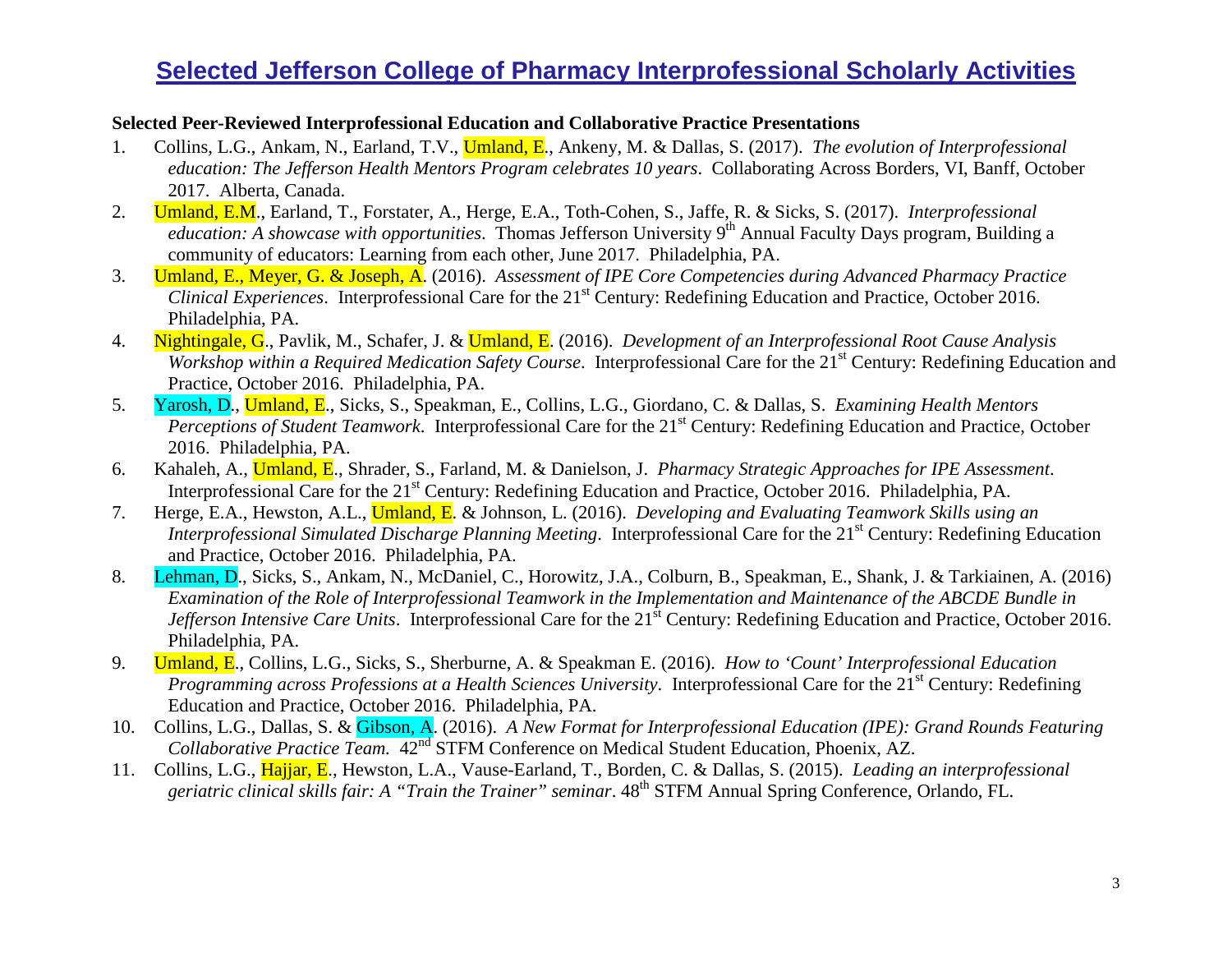- 12. Collins, L.G., Gorman, C., Gibson, A., Lee, C., Verzella, J., Vause-Earland, T., Dallas, S. & Sokas, C. (2015). *Interprofessional Education (IPE)* grand rounds: Enhancing clinical relevance in medical education. 48<sup>th</sup> STFM Annual Spring Conference, Orlando, FL.
- 13. Baronner, A., Giordano, C., Umland, E. & Lim, E. (2015). *Hearing from our health mentors: Impact of a longitudinal Interprofessional Education (IPE) program.* 48<sup>th</sup> STFM Annual Spring Conference, Orlando, FL.
- 14. King, A. & Levinson, M. (2015). *Interprofessional, collaborative learning of various healthcare students via an online patient safety module*. Interprofessional Healthcare Summit, Savannah, GA.
- 15. Lim, E., Umland, E., Giordano, G., & Collins, L.G. (2014). *Health mentors' evaluation of program and impact and student effectiveness*. Interprofessional Care for the 21<sup>st</sup> Century: Redefining Education and Practice, 4<sup>th</sup> Biennial Conference, Philadelphia, PA.
- 16. Baronner, A., Collins, L.G., Giordano, C., & Lim, E. (2014). *Hearing from our health mentors: Impact of an Interprofessional Education (IPE) program.* Interprofessional Care for the 21<sup>st</sup> Century: Redefining Education and Practice, 4<sup>th</sup> Biennial Conference, Philadelphia, PA.
- 17. Collins, L.G., Sokas, C., Umland, E., Speakman, E., Koeuth, S., Jerpbak, C., Lim, E., & Roy, V. (2014). *What? So what? Now what? Student reflections on IPE and collaborative practice.* Interprofessional Care for the 21<sup>st</sup> Century: Redefining Education and Practice, 4<sup>th</sup> Biennial Conference, Philadelphia, PA.
- 18. Brown, C., Umland, E., & Giordano, C. (2014). *Study of the impact of interprofessional education on the advanced pharmacy practice experiences of Jefferson School of Pharmacy students*. Interprofessional Care for the 21<sup>st</sup> Century: Redefining Education and Practice,  $4^{th}$  Biennial Conference, Philadelphia, PA.
- 19. Salzman, B., Collins, L.G., Hajjar, E., Hewston, L.A., Borden, C., Vause-Earland, T., & Dallas, S. (2014). *Leading an interprofessional geriatric clinical skills fair: A "Train the Trainer" seminar. Interprofessional Care for the 21<sup>st</sup> Century:* Redefining Education and Practice, 4<sup>th</sup> Biennial Conference, Philadelphia, PA.
- 20. Gibson, A., Gorman, C., Lee, C., Sokas, C., Verzella, J., Dallas, S., Vause-Earland, T., & Collins, L.G*.* (2014). *Introducing interprofessional Education (IPE) grand rounds: Lessons from a new student-led IPE initiative*. Interprofessional Care for the  $21<sup>st</sup>$  Century: Redefining Education and Practice,  $4<sup>th</sup>$  Biennial Conference, Philadelphia, PA.
- 21. Umland, E., Brown, C., & Giordano, C. (2014). *Impact of IPE in advanced pharmacy practice experiences of Jefferson School of Pharmacy students relative to the IPE core competencies.* Interprofessional Care for the 21<sup>st</sup> Century: Redefining Education and Practice, 4th Biennial Conference, Philadelphia, PA.
- 22. Salzman, B., Collins, L.G., Hajjar, E., Hewston, L.A., Borden, C., Vause-Earland, T., Giordano, C., & Dallas, S. (2014). *Evaluation of an interprofessional geriatric clinical skills fair.* Interprofessional Care for the 21<sup>st</sup> Century: Redefining Education and Practice, 4<sup>th</sup> Biennial Conference, Philadelphia, PA.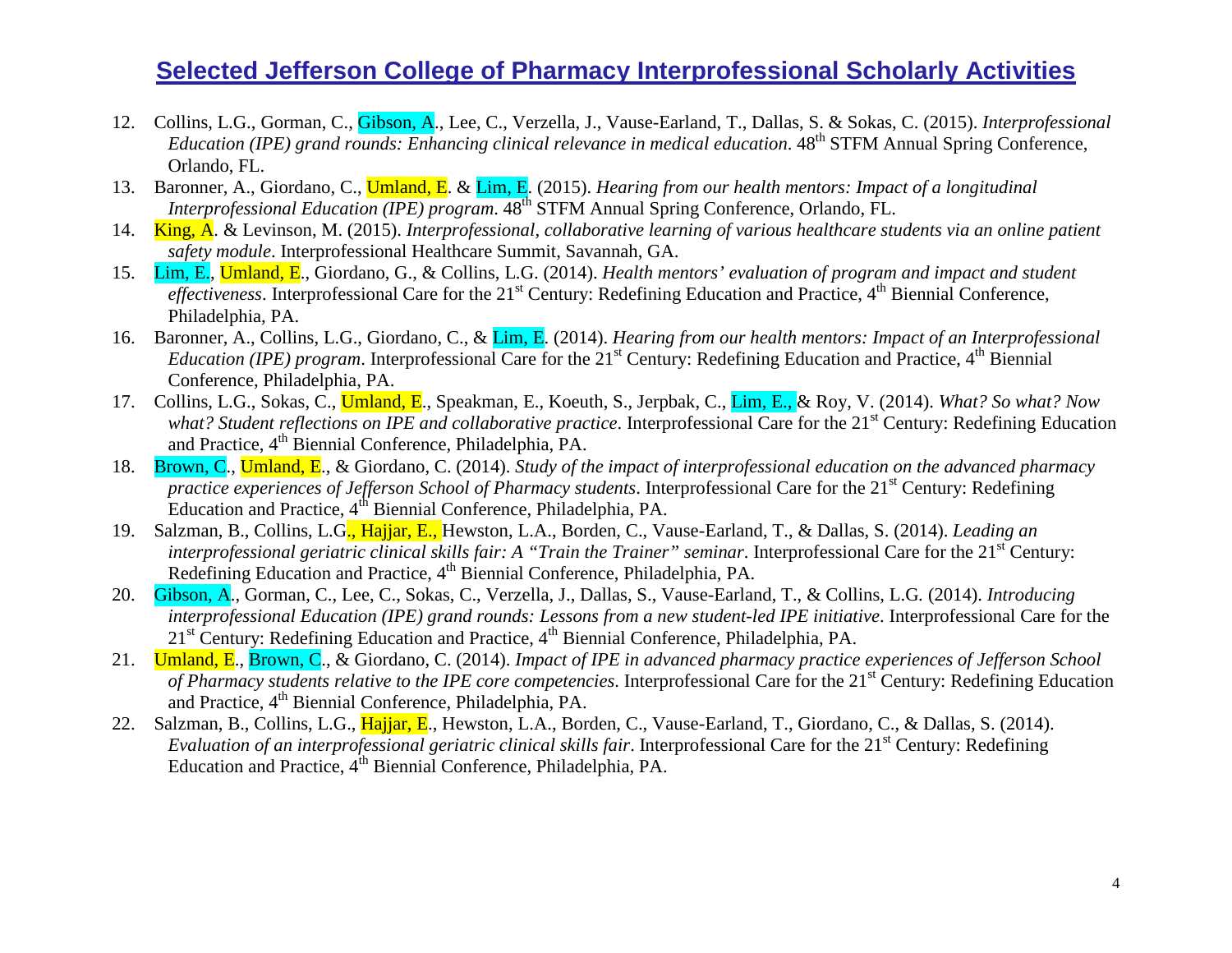- 23. Grady, S., Shah, B., Egger, S., Anagnostis, E., & Hanson-Zalot, M. (2014). *Interprofessional patient/family education during student clinical rotations*. Interprofessional Care for the 21<sup>st</sup> Century: Redefining Education and Practice, 4<sup>th</sup> Biennial Conference, Philadelphia, PA.
- 24. Collins, L.G., Vause-Earland, T., Dallas, S., Koeuth, S., Dun, G., Altmann, J., Gibson, A., Gorman, C., & Weaver, V. (2014). *A 360 degree view of the Jefferson Health Mentors Program (JHMP): Students, administrator and faculty weigh in on seven years of interprofessional education*. Interprofessional Care for the 21<sup>st</sup> Century: Redefining Education and Practice, 4<sup>th</sup> Biennial Conference, Philadelphia, PA.
- 25. King, A. & Levinson, M. (2014). *Interprofessional collaborative learning via online patient safety module for first-year physical therapy and third-year pharmacy students.* Thomas Jefferson University Faculty Days, Philadelphia, PA.
- 26. Collins, L.G., Sokas, C.M., Umland, E., Speakman, E., Koeuth, S., Jerpbak, C., Lim, E., & Roy, V. (2014). Student reflections on interprofessional education: Moving from concepts to collaboration. 47th STFM Annual Spring Conference, San Antonio, TX.
- 27. Vause-Earland, T., Hewston, L.A., Salzman, B., Hajjar, E., & Borden, C. (2014). *An interprofessional falls assessment clinic model to develop collaborative team skills among health professional students.* All Together Better Health VII, Pittsburgh, PA.
- 28. Collins, L.G., Sokas, C.M., Umland, E., Speakman, E., Koeuth, S., Jerpbak, C., Lim, E., & Roy, V. (2014). *Student reflections on interprofessional education: Moving from concepts to collaboration,* San Antonio, TX. Peer Paper accepted.
- 29. Collins, L.G., Salzman, B., Snyderman, D., Vause-Earland, T., Hewston, L.A., Hajjar, E., Sokas, C., & Koeuth, S. (2014). Leading an interprofessional geriatric clinical skills fair: A "Train the Trainer" seminar. 40<sup>th</sup> Anniversary STFM Conference on Medical Student Education, Phoenix, AZ. Lecture-Discussion accepted.
- 30. Collins, L.G., Salzman, B., Snyderman, D., Sokas, C., Vause-Earland, T., Hewston, L.A., & Hajjar, E. (2014). *Evaluation of an interprofessional geriatric clinical skills fair.* 40<sup>th</sup> Anniversary STFM Conference on Medical Student Education, Phoenix, AZ. Peer Paper Completed accepted.
- 31. Speakman, E., Pettit, A.M., Duffy, J., Antony, R.R., Umland, E., Forstater, A., & Gilman, F. (2013). *Building collaborative partnerships through simulation: Using TeamSTEPPS™ with medical, nursing, pharmacy, radiologic science, occupational and physical therapy students*. Eighth Annual NLN Technology Conference, Philadelphia, PA.
- 32. Speakman, E., Pettit, A.M., Duffy, J., Umland, E., Forstater, A., Gilman, F., & Wainwright, S. (2013). *Building collaborative partnerships through simulation: Using TeamSTEPPS™ with medical, nursing, radiologic science, pharmacy, occupational & physical therapy students.* Education Session at Eighth Annual NLN Technology Conference, Philadelphia, PA.
- 33. Zapletal, A.L., Herge, E.A., Umland, E., Levinson, M., Corse, S., Duffy, J., Berg, K., Hargraves, R., & Brinser, L. (2013). *IPE symposium: Handling challenging situations, better communication and care.* Collaborating Across Borders IV Interprofessional Collaboration: Transformative Change from Classroom to Practice, Vancouver, BC, Canada.
- 34. Levinson, M., Egras, A., Shaffer, K., Herge, E.A., & Lau, W.B. (2013). *Clinical Care Planning: Interprofessional Course (CCPIC).* Collaborating Across Borders IV, Vancouver, BC, Canada.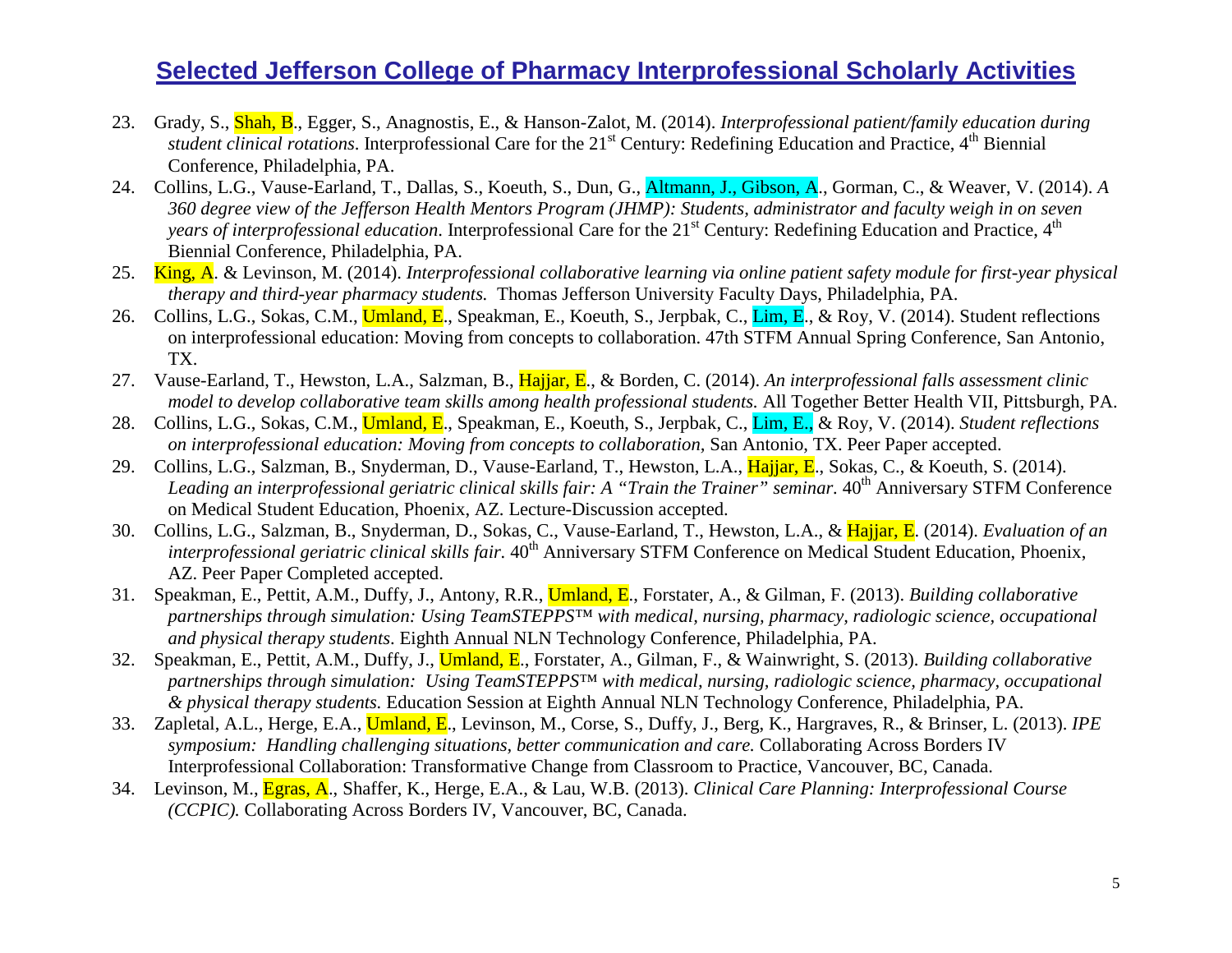- 35. Hewston, L.A., Umland, E.M., Mellinger, K., Finno, K., & Massimino, L. (2013). *Student perspectives on the Health Mentor Program (HMP): A two-year longitudinal Interprofessional Education (IPE) experience.* Collaborating Across Borders IV, Vancouver, BC, Canada.
- 36. Shrader, S., Mauldin, M., Murphy, N., & Umland, E.M. (2013). *Moving beyond lip service: Faculty development to support interprofessional education and practice.* Collaborating Across Borders IV, Vancouver, BC, Canada.
- 37. Umland, E.M., Collins, L.G., Ward, J., Antony, R.R., & Koeuth, S. (2013). *Faculty development for a two-year longitudinal Interprofessional Education (IPE) program: Looking back and moving forward.* Collaborating Across Borders IV, Vancouver, BC, Canada.
- 38. Jerpbak, C., Panichelli, A., Umland, E., Speakman, E., Brown, K., Arenson, C., & Ankam, N. (2013). *Student reflections on the interplay between chronic illness, function and quality of life.* Research presentation at the STFM 46<sup>th</sup> Annual Spring Conference, Baltimore, MD.
- 39. Ward, J., Umland, E.M., Wallock, S., Koeuth, S., Antony, R.R., & Collins, L.G. (2012). *Interprofessional faculty development: Looking back, moving forward.* 3<sup>rd</sup> Interprofessional Care for the 21<sup>st</sup> Century: Redefining Education and Practice Conference, Philadelphia, PA.
- 40. Hsieh, C., Salzman, B., Hewston, L.A., Vause-Earland, T., Hajjar, E., Borden, C., Waddell-Terry, T., & Arenson, C.A. (2012). *Using an Interdisciplinary Falls Assessment Clinic to develop collaborative team skills among medical and health professions students.* 3rd Interprofessional Care for the 21<sup>st</sup> Century: Redefining Education and Practice Conference, Philadelphia, PA.
- 41. Leon, N., Klootwyk, J., Karpa, K., Hseih, C., Curci, K., Iwamaye, A., & Berdine, H. (2012). *Collaborating with pharmacists to strengthen primary care infrastructure and student/resident training.* 3<sup>rd</sup> Interprofessional Care for the 21<sup>st</sup> Century: Redefining Education and Practice Conference, Philadelphia, PA.
- 42. Salzman, B., Scherzer, R., Hilbert, K., & Hajjar, E. (2012). *Evaluating guided care as an interprofessional model in geriatrics education.* 3<sup>rd</sup> Interprofessional Care for the 21<sup>st</sup> Century: Redefining Education and Practice Conference, Philadelphia, PA.
- 43. Salzman, B., Collins, L., Hajjar, E., Snyderman, D., Vause-Earland, T., & Hewston, L.A. (2012). *An interprofessional geriatric clinical skills fair: A train the trainer workshop.* 3<sup>rd</sup> Interprofessional Care for the 21<sup>st</sup> Century: Redefining Education and Practice Conference, Philadelphia, PA.
- 44. Hewston, L.A., Umland, E.M., Warriner, M., Staino, C., Stankiewicz, J., & Ziai, H. (2012). *Students' perspectives on a twoyear longitudinal Interprofessional Education (IPE) experience.* 3<sup>rd</sup> Interprofessional Care for the 21<sup>st</sup> Century: Redefining Education and Practice Conference, Philadelphia, PA.
- 45. Giordano, C., Arenson, C.A., Rose, M.A., Lyons, K.J., Antony, R.R., Smith, K., Hewston, L.A., Umland, E.M., & Collins, L.G. (2012). *Effect of the Health Mentors Program on student attitudes toward team care.*  $3^{rd}$  Interprofessional Care for the  $21^{st}$ Century: Redefining Education and Practice Conference, Philadelphia, PA.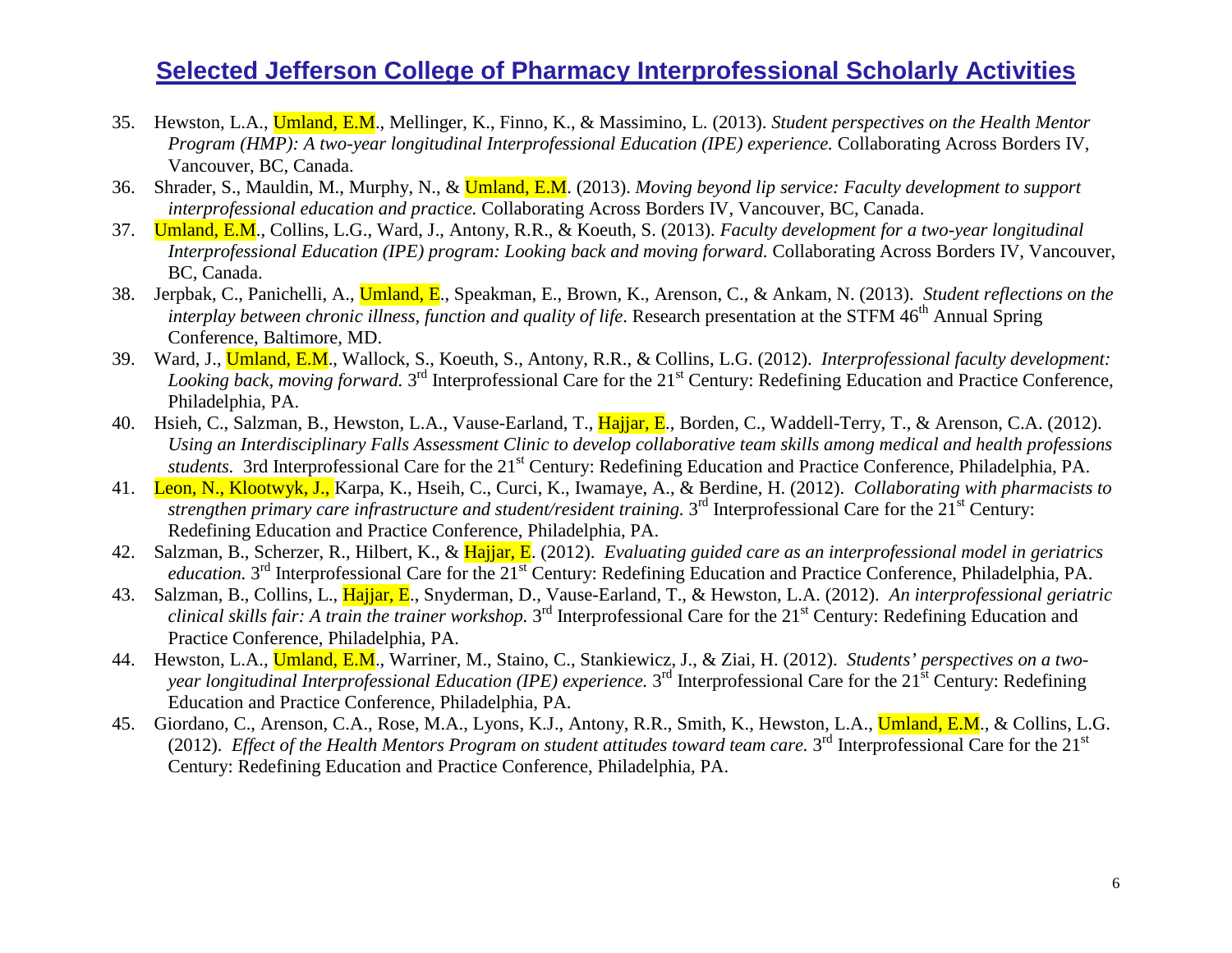- 46. Arenson, C.A., Collins, L.G., Hewston, L.A., Kern, S.B., *Umland*, E.M., Jerpbak, C.M., Antony, R.R., & Rose, M.A. (2011). *The Jefferson Health Mentors Program as a model for continuous quality improvement of campus-wide IPE curriculum.*  Collaborating Across Borders III: 3rd Biennial International Conference, Tucson, AZ.
- 47. Mauldin, M.P., Halaas, G.W., Del Schutte, H., & Umland, E.M. (2011). *Are we walking the walk or just talking the talk?: Faculty development to support interprofessional initiatives.* Collaborating Across Borders III: 3<sup>rd</sup> Biennial International Conference, Tucson, AZ.
- 48. Arenson, C.A., Collins, L.G., Jerpbak, C.M., Hewston, L.A., Antony, R.R., *Umland*, E.M., Kern, S.B., & Rose, M.A. (2011). *The Health Mentors Program early outcomes of a longitudinal, patient-centered interdisciplinary team-based curriculum.* 44<sup>th</sup> Annual Society of Teachers of Family Medicine Spring Conference, New Orleans, LA.
- 49. Collins, L.G., Deming, A., Jerpbak, C.M., Cashman, L., Lytwynec, K., Dressel, R., Antony, R.R., Umland, E.M., Kern, S.B., & Levinson, M. (2010). *A longitudinal interprofessional mentorship curriculum: Shaping health professions students' perspectives on teamwork.* 43rd Society of Teachers of Family Medicine Annual Spring Conference, Vancouver, BC, Canada.
- 50. Collins, L.G., Umland, E.M., & Wallock, S.L. (2010). *The Jefferson Health Mentors Program: Continuous improvement of a longitudinal interprofessional curriculum.* Thomas Jefferson University, Interprofessional Care for the 21<sup>st</sup> Century: Redefining Education and Practice Conference, Philadelphia, PA.
- 51. Lyons, K.J., Giordano, C., & Umland, E.M. (2010). *Quantitative and qualitative outcomes of the Health Mentor Program.* Interprofessional Care for the 21<sup>st</sup> Century: Redefining Education and Practice Conference at Thomas Jefferson University, Philadelphia, PA.
- 52. Lyons, K.J., Giordano, C., Umland, E.M., Arenson, C.A., Collins, L.G., & Rose, M.A. (2010). *Evaluation of the Health Mentor Program.* Thomas Jefferson University School of Health Professions, Faculty Research Day, Philadelphia, PA.
- 53. Lyons, K.J., Giordano, C., Rose, M.A., Smith, K., Veloski, J.J., & Umland, E.M. (2009). *Assessing changing student attitudes toward interprofessional health education.* Collaborating Across Borders II: Building Bridges Between IPE and Practice, Halifax, Nova Scotia.
- 54. Arenson, C.A., Collins, L.G., Jerpbak, C.M., Hewston, L.A., Kern, S.B., Borden, C., Umland, E.M., Covelman, K.W., Antony, R.R., Necky, J., Lyons, K.J., & Rose, M.A. (2009). *Health Mentors curriculum.* Collaborating Across Borders II: Building Bridges Between IPE and Practice, Halifax, Nova Scotia.
- 55. Lyons, K.J., Veloski, J.J., Rose, M.A., Smith, K., & Umland, E.M. (2008). *An assessment of student attitudes toward interdisciplinary education.* Annual Association of Schools of Allied Health Professions Conference, Baltimore, MD.
- 56. Umland, E.M., Antony, R.R., & Collins, L.G. (2008). *Creating interprofessional teams using healthcare education as a prototype.* Indiana University Purdue University Indianapolis 2008 Assessment Institute, Indianapolis, IN.